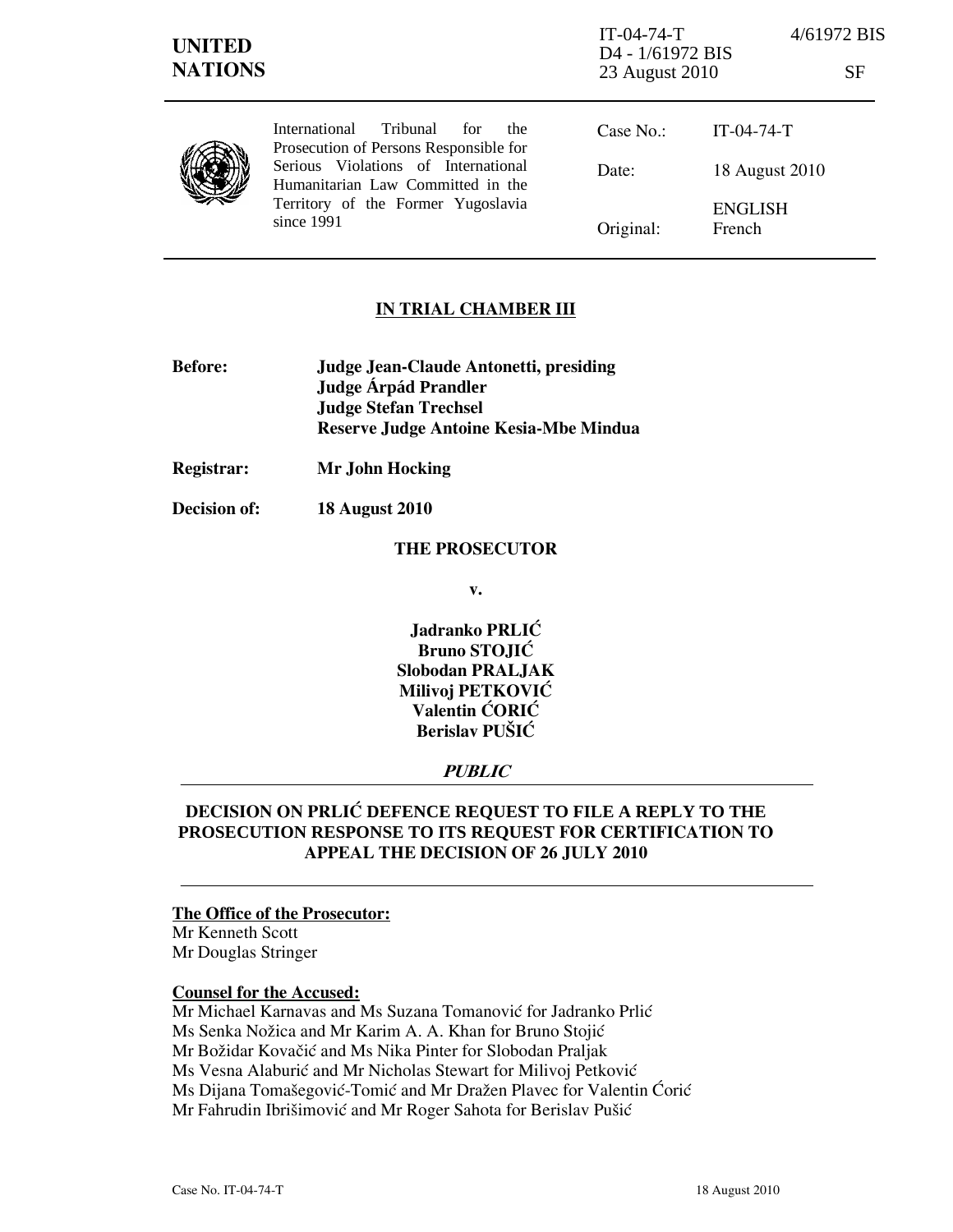TRIAL CHAMBER III ("Chamber") of the International Tribunal for the Prosecution of Persons Responsible for Serious Violations of International Humanitarian Law Committed in the Territory of the Former Yugoslavia since 1991 ("Tribunal"),

**SEIZED** of "Jadranko Prlić's Request for Leave to Reply to Prosecution Response to Jadranko Prlić's Request for Certification to Appeal the *Décision portant sur la demande de la Défense Prli*} *de (1) clarification sur le lien entre le Juge Prandler et Viktor Andreev et (2) relative à la tenue d'une audience publique, 26 juillet 2010*", brought publicly by Counsel for the Accused Jadranko Prlić ("Prlić Defence") on 17 August 2010 ("Request"), whereby the Prlić Defence respectfully requests leave of the Chamber to file a reply to the Prosecution's response,

NOTING the "Decision on Jadranko Prlić's Request for 1) Clarification of Judge Prandler's Association with Victor Andreev and 2) Public Hearing", rendered publicly on 26 July 2010 ("Decision of 26 July 2010"),

NOTING the "Corrigendum to the 'Decision on Jadranko Prlić's Request for 1) Clarification of Judge Prandler's Association with Victor Andreev and 2) Public Hearing'", issued publicly on 30 July 2010,

NOTING "Jadranko Prlić's Request for Certification to Appeal under Rule 73 (B) Against the *Décision portant sur la demande de la Défense Prli*} *de (1) clarification sur le lien entre le Juge Prandler et Viktor Andreev et (2) relative à la tenue d'une audience publique, 26 juillet 2010*", filed publicly by the Prlić Defence on 2 August 2010 ("Request"), whereby the Prlic Defence respectfully asks the Chamber to certify the appeal it intends to lodge against the Decision of 26 July 2010,

**NOTING** the "Prosecution Response to Jadranko Prlić's Request for Certification to Appeal under Rule 73 (B) against the *Décision portant sur la demande de la Défense Prli*} *de (1) clarification sur le lien entre le Juge Prandler et Viktor Andreev et (2) relative à la tenue d'une audience publique, 26 juillet 2010*", filed confidentially along with annexes thereto by the Office of the Prosecutor ("Prosecution") on 16 August 2010 ("Response"),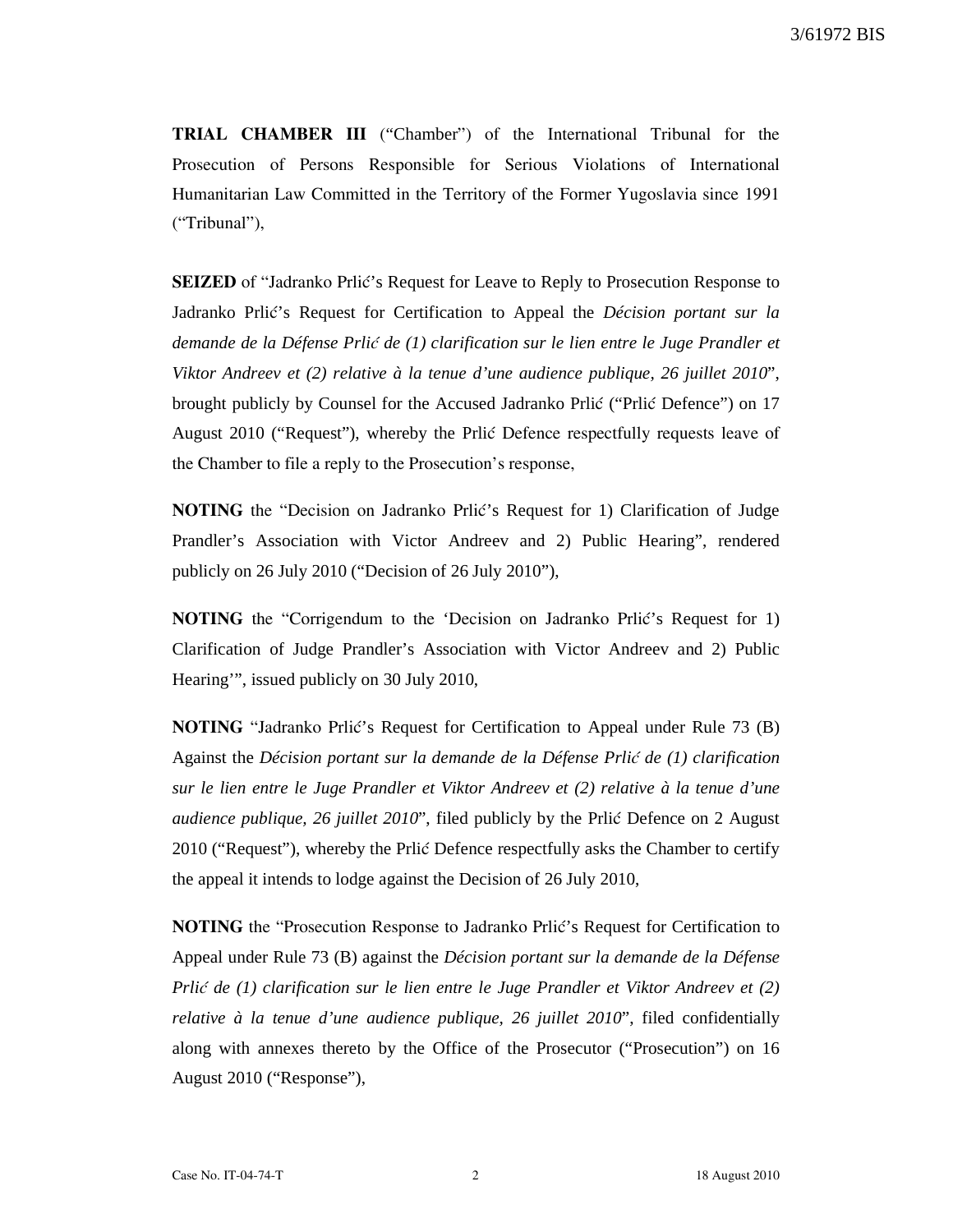NOTING the "Revised Version of the Decision Adopting Guidelines on the Conduct of Trial Proceedings", rendered publicly on 28 April 2006 ("Decision of 28 April 2006"),

CONSIDERING that, in support of its Request, the Prli} Defence argues that the Prosecution twisted the arguments laid out in its Request and has submitted arguments not germane to the Request, $<sup>1</sup>$ </sup>

CONSIDERING that the Chamber recalls that Rule 126 bis of the Rules of Procedure and Evidence ("Rules") authorizes the parties to file a reply, with prior leave of the Chamber having jurisdiction, within a deadline of 7 days following the filing of a response; that the Chamber recalls moreover its Decision of 28 April 2006, which provides that replies will only be accepted by the Chamber in exceptional circumstances, which must be expressly stated by the requesting party, $2$ 

CONSIDERING that the Chamber observes that the Prli} Defence has not stated in support of its Request how the circumstances are sufficiently compelling for the Chamber to authorize the filing of a reply; it therefore finds that there is no basis for granting the Request,

 $\overline{a}$ 

 $<sup>1</sup>$  Request, p. 1.</sup>

<sup>2</sup> Decision of 28 April 2006, p. 9, para. 9 (p).